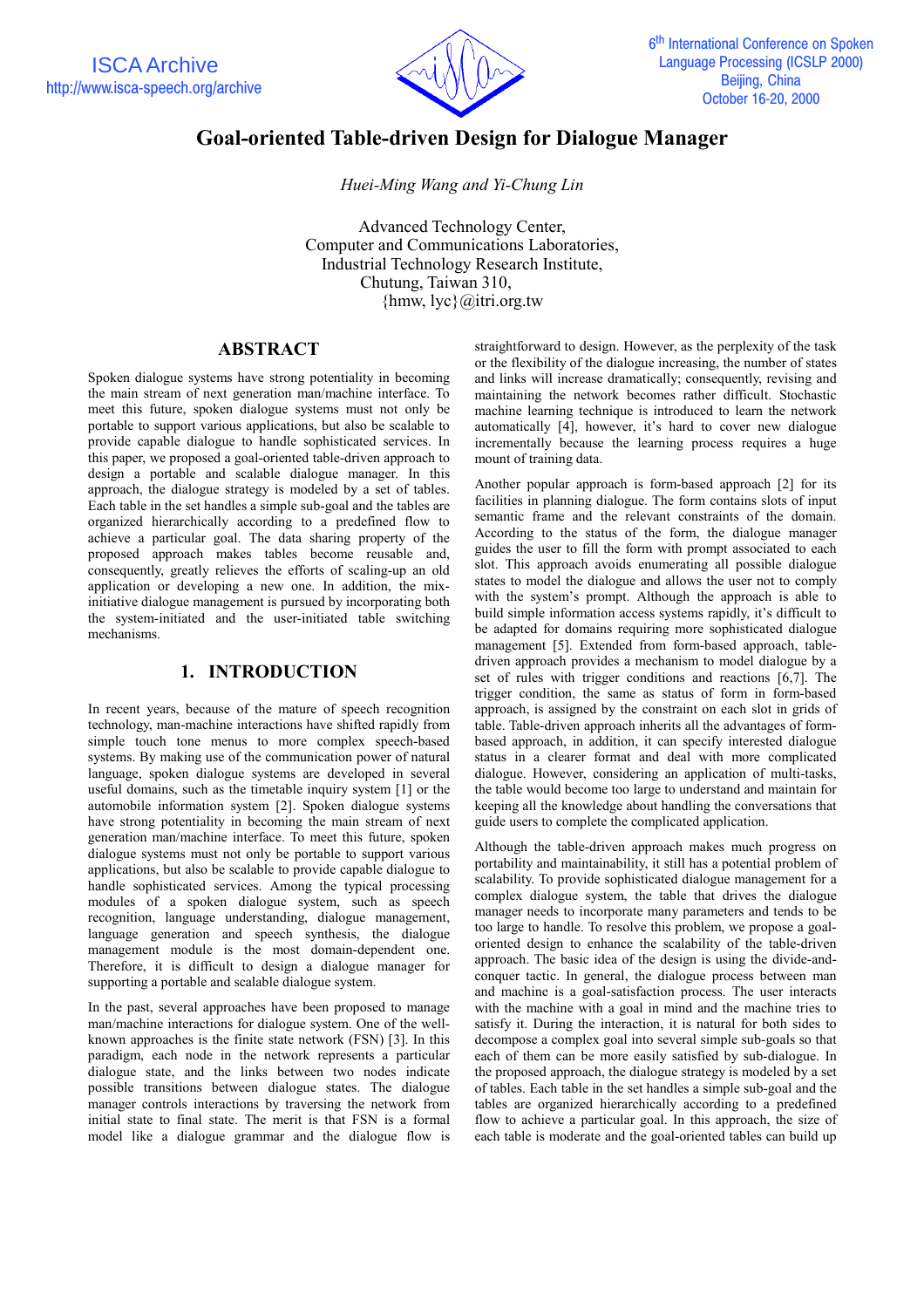a dialogue strategy to handle a complicated task in a more clear way.

In addition, to allow flexible man-machine interactions, the mixed-initiative dialogue management strategy is adopted in our approach. Users are not obliged to follow predefined flow to complete a particular goal. They can change their intentions during interactions. Therefore, a user-initiative table switching mechanism is incorporated to capture the new intention and interrupt the ongoing dialogue flow. This mechanism will store the status of the interrupted dialogue flow in a stack so that the interrupted flow can be continued later. Then, according to the new intention and the trace of the ongoing flow, a suitable subgoal table will be selected to handle new intention. Once new intention is satisfied, the system will switch back to the interrupted flow by popping up the topmost status from the stack.

This paper is organized as follows. First, the table-driven approach is overviewed in Section 2. Then, the concept of goaloriented design is introduced in Section 3. Section 4 presents the details of the portable dialogue controller which supports the proposed goal-oriented table-driven framework. Finally, the conclusions are made in Section 5.

# **2. TABLE-DRIVEN APPROACH**

In our past research, we proposed a domain-transparent framework to meet the portability and maintainability requirements of dialogue management. In this framework, domain-dependent factors that affect the system responses are identified and encapsulated into an external table. The dialogue control is simplified as a domain-independent, thus portable, table look-up procedure. In addition, by representing the knowledge of how to control dialogue flow in a table form, this design make system developers more easily design and revise the dialogue strategies than the conventional finite-statenetwork approach.

In our design, the external table, named *task description table* (TDT), is composed of a set of dialogue states, each of them being associated with an action and a trigger condition. The trigger condition of a dialogue state is specified in terms of the domain-dependent factors, named *parameters*. For example, in the weather forecast information system, the domain-dependent factors would be "date", "location", and "topic" (e.g., temperature, relative humidity, etc.). Figure 1 shows a simplified TDT for a weather forecast information system. Three parameters, *location*, *date* and *topic*, are used and six

|                |                | Loc.     | Date     | Topic    |                |
|----------------|----------------|----------|----------|----------|----------------|
| P              | S1             |          |          |          | Welcome()      |
| G <sub>1</sub> | S <sub>2</sub> |          | $\times$ | $\times$ | Ask(Loc.)      |
| G1             | S <sub>3</sub> | $\times$ |          | $\times$ | Ask(Date)      |
| G1             | S <sub>4</sub> | $\times$ | $\times$ |          | Ask(Topic)     |
|                | S <sub>5</sub> |          |          | $^{+}$   | Query()        |
| P              | S6             | $\times$ | >7       | $\times$ | Warn(Too long) |



dialogue states are specified with different conditions. The possible conditions include valid parameter (denoted by "+"), void parameter (denoted by "−"), parameter greater than, less than or equal to a value (denoted by ">", "<" and "=", respectively). The parameter is "don't care" if no condition is specified. The actions of states are listed on the right hand side of the table, including one welcome action, three actions for asking more information, one query and a warning action. On the left side, the marker "P" denotes S1 and S2 have higher priority and the marker "G1" denotes S2, S3 and S4 are grouped together. For detailed discussion on using priority and group markers, please refer [7]

This table-driven approach, despite portable and maintainable, has a potential problem of scalability. To provide sophisticated dialogue management for a complex dialogue system, the TDT needs to incorporate many parameters and tends to be too large to handle. To resolve this problem, we propose a goal-oriented design to enhance the scalability of the table-driven approach.

## **3. GOAL-ORIENTED DESIGN**

The basic idea of the proposed goal-oriented design is using he divide-and-conquer tactic. In general, the dialogue process between man and machine is a goal-satisfaction process. The user interacts with the machine with a goal in mind and the machine tries to satisfy it. During the interaction, it is natural for both sides to decompose a complex goal into several simple sub-goals so that each of them can be more easily satisfied by sub-dialogue. For example, to satisfy the goal of booking train tickets, the system has to get the user's itinerary (sub-goal) about the departure and destination cities, date and time first. Then, depending on the itinerary, the proper scheduled train run will be found by checking train timetable. Moreover, the seat needs to be arranged (sub-goal) according to the user's preference about window-seat or aisle-seat. After getting sufficient information to book the ticket, the system has to



**Figure 2:** A simplified example of hierarchical task description table set (HTDTS).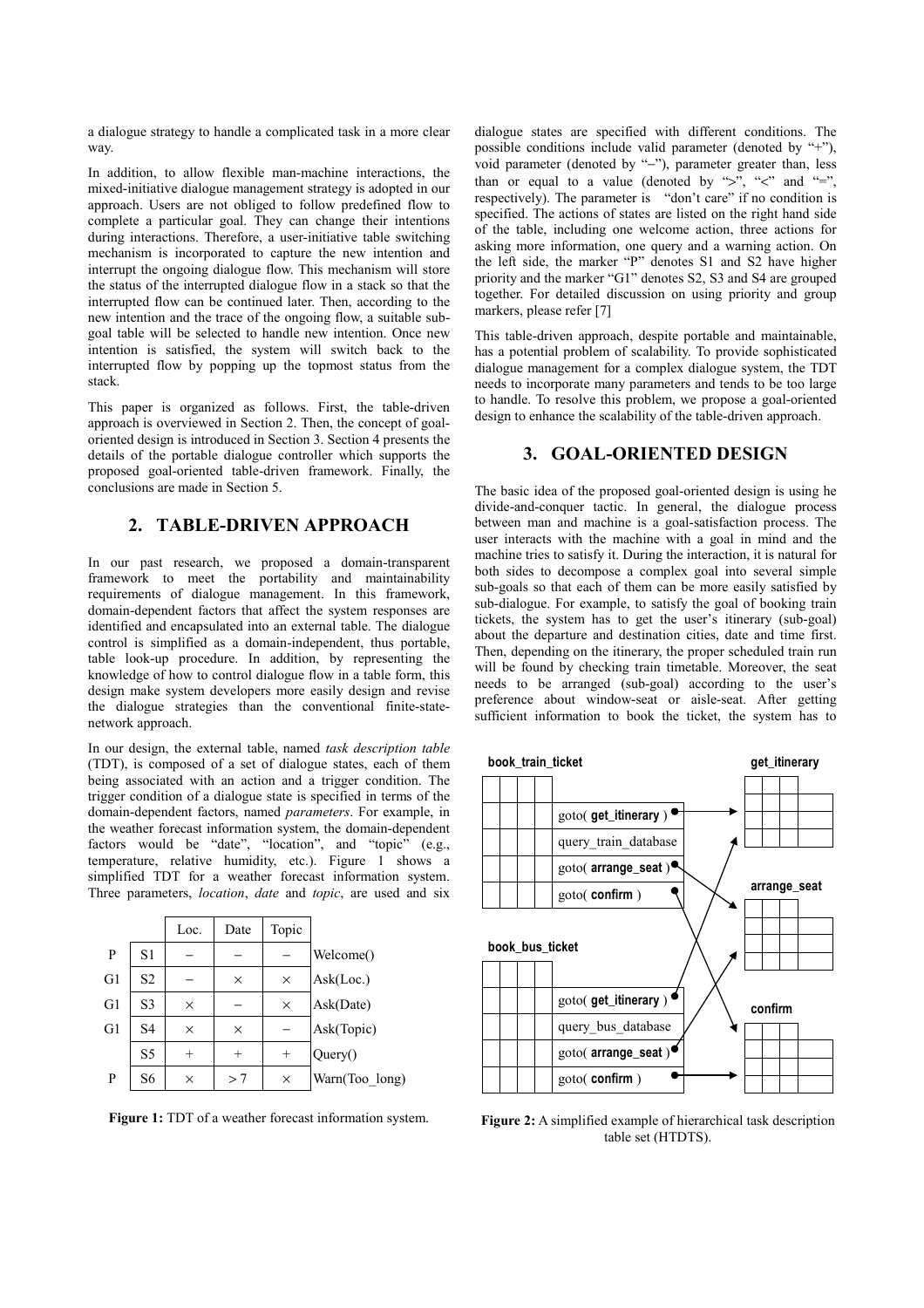

**Figure 3:** Block diagram of dialogue management controller.

confirm (sub-goal) with the user whether he/she booked the right ticket.

Since the table-driven approach is good at handing simple single-goal task, we propose to manage the dialogue flow with a set of TDTs. Each TDT in the set handles a simple goal and the TDTs are organized hierarchically according to a predefined flow to achieve some complex goals. The set of TDTs is named *hierarchical task description table set* (HTDTS). Figure 2 is a simplified example of HTDTS. In this example, the TDT of the goal "book\_train\_ticket" is linked to the TDTs of the sub-goals "get itinerary", "arrange seat" and "confirm". The action of traveling from a TDT to another likes the behavior of opening a sub-dialogue to satisfy a sub-goal. One should notice that the order of the links in figure 2 does not imply the order to satisfy the corresponding sub-goals. When to traveling to a child TDT depends on the trigger condition of the dialogue state. The next section will give more detailed discussion about how to execute the actions in a TDT.

Furthermore, Figure 2 also clearly shows that TDTs can be shared under the HTDTS paradigm. This is due to the fact that some sub-goals of different goals are the same. This data sharing property makes TDTs become reusable objects and, consequently, greatly relieve the efforts of scaling-up an old application or developing a new one.

# **4. DOMAIN-INDEPENDENT CONTROLLER**

In our design, the dialogue controller is responsible for monitoring the semantic frame of the user's utterance and the semantic frame of the results of database query and, then, consulting the information of the HTDTS to find an appropriate response for the input semantic frame. The response may be a query to the database or an utterance to the user. Since all domain-dependent factors for arranging dialogue flow are encapsulated in the HTDTS, the control kernel of dialogue management can be designed as domain-independent and, thus, portable. Similar to the operation of the controller driven by a single table, the basic operation of the dialogue controller driven by HTDTS is to find the most appropriate action by matching current interaction status with the dialogue states in the HTDTS. To achieve this end, the controller is decomposed into four modules, as shown in Figure 3.

At the very beginning, the controller dynamically constructs its internal data members according to the HTDTS. For example, it constructs its interaction status data member as an array of all parameters in HTDTS. Then, after it receives the first input semantic frame, it activates the root table in the HTDTS and enters the *Interaction Status Update* module to begin the control loop. This module is responsible for updating the *interaction status* according to the semantic frame of user's utterance or the results from querying the database. For example, if the user says "tell me the weather tomorrow", the utterance will be analyzed to a semantic frame whose "Date" slot has the value "tomorrow" and "Topic" slot has the value "weather". As the dialogue manager receive the semantic frame, the interaction status will be updated as follows.

| Parameter l | Date     | $L$ OC. | Topic   |
|-------------|----------|---------|---------|
| Value       | tomorrow |         | weather |

After updating the interaction status, the *State Matching* module is triggered to find a set of dialogue states by comparing the interaction status with the dialogue states in the active table. The matched dialogue states are sent to the *Action Selection* module to decide which dialogue states should be activated according to the priority and group attributes of dialogue states. Afterward, the actions of active dialogue states are collected and pass to *Action Execution* module to be executed.

#### **4.1. System-initiated Table Switching**

In our approach, every table in the HTDTS aims at satisfying a particular goal. If the goal is too complicated, it will be decomposed into a set of sub-goals. That is, a TDT can link to a